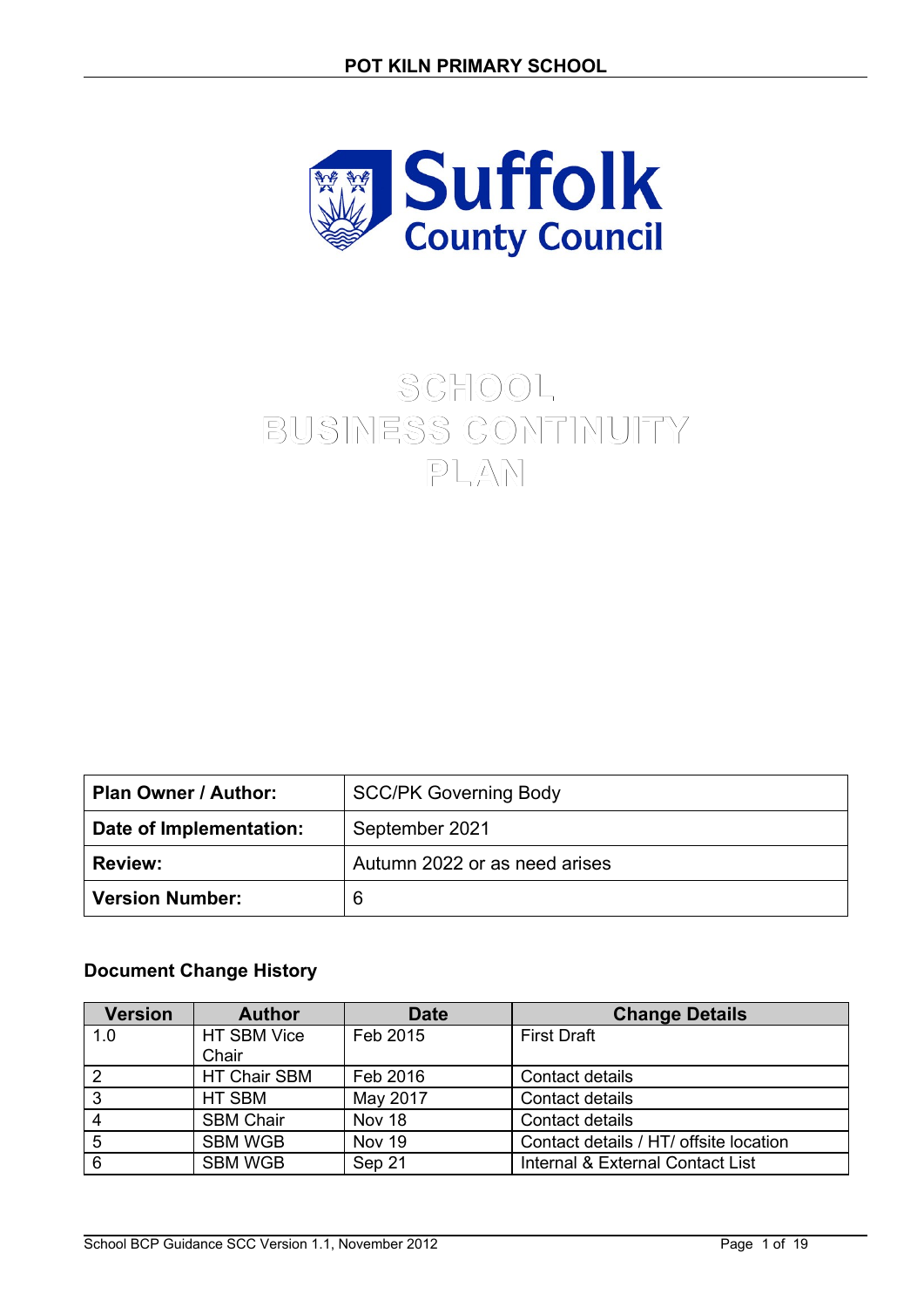# **Purpose**

The objective of this business continuity plan is to maintain or recover the school's critical services and activities in the event of a major disruption.

It is also to ensure that:

- The school's immediate response is effective.
- There is good communication with all parties.

The business continuity plan compliments (and does not replace) the existing guidance from Suffolk County Council on Managing Critical Incidents.

The Headteacher has been identified as the member of staff to act as Business Continuity Coordinator and is responsible for preparing and maintaining this plan with the Premises, Health & Safety Committee on a minimum annual basis.

## **CRITICAL SERVICES OR ACTIVITIES**

These are the services and activities that should be maintained or recovered in a disruption.

| <b>Critical Service/Activity</b> | <b>Recovery</b><br><b>Time</b><br><b>Objective</b> | <b>Service Details</b><br>In particular – what should be maintained or recovered in the event of disruption. | <b>Responsible</b><br><b>Person</b> |
|----------------------------------|----------------------------------------------------|--------------------------------------------------------------------------------------------------------------|-------------------------------------|
| Examinations                     | ∣ dav                                              | Enable pupils to sit examinations (including SAT's, GCSE and A-Level).                                       | <b>Head or Deputy</b>               |
| Teaching                         | 1 week                                             | Deliver the requirements of the National Curriculum (Foundation to Key Stage                                 | <b>SLT &amp; Subject</b>            |
|                                  |                                                    | 4) incl. the duty to provide 190 days education.                                                             | Leaders                             |
| <b>Teaching Support</b>          | week                                               | Assist in the education of pupils and running of establishment services.                                     | <b>SLT</b>                          |
| Maintain site safety and         | 1 day                                              | Provision of suitable, safe and secure accommodation to enable the delivery of                               | Head, Deputy &                      |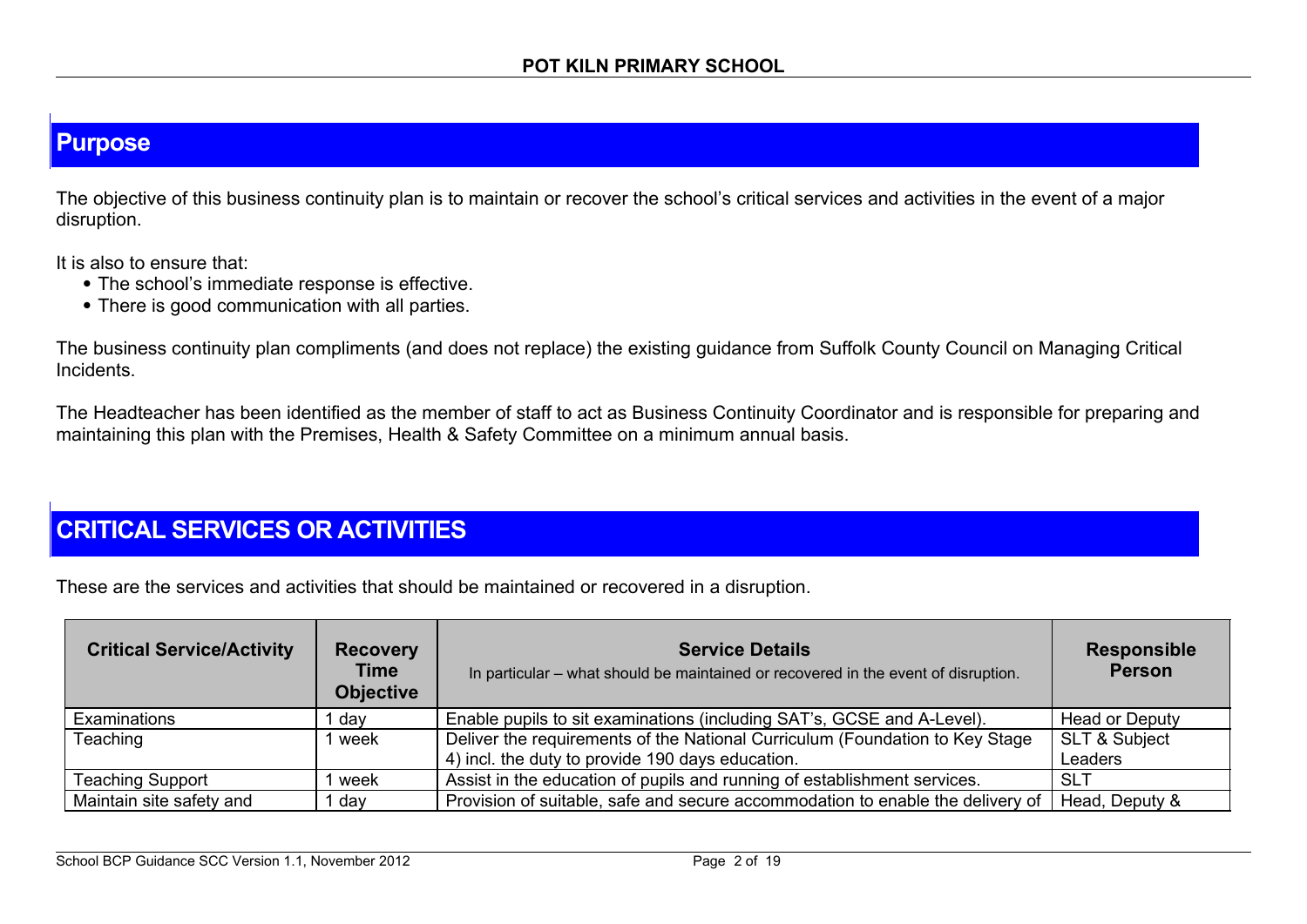### **POT KILN PRIMARY SCHOOL**

| security                              |         | education and to meet duty of care requirements, health & safety legislation<br>etc.                                        | <b>Business manager</b>                                    |
|---------------------------------------|---------|-----------------------------------------------------------------------------------------------------------------------------|------------------------------------------------------------|
| Catering                              | l week  | Provision of free school meals to national standards.                                                                       | Kitchen Staff &<br><b>Business manager</b>                 |
| Administration                        | 2 weeks | Administer key administrative functions, e.g. admissions, correspondence,<br>financial management etc.                      | <b>Business Manager</b>                                    |
| Coursework                            | 1 month | Safe keeping of coursework including electronic documentation and other<br>physical items.                                  | Teaching staff                                             |
| Records                               | 1 month | The keeping of suitable records in relation to staff/pupils and general<br>administrative functions, e.g. pupil attendance. | <b>Business Manager</b>                                    |
| Cleaning                              | 1 week  | Carry out general cleaning such as toilets, waste collection and removal.                                                   | <b>Custodian/Business</b><br>Manager                       |
| Property and equipment<br>maintenance | 1 month | Ensure the long term functionality of all buildings, plant and equipment.                                                   | <b>Business Manager &amp;</b><br><b>Corporate Property</b> |
| <b>Extended Services</b>              | 1 month | Extended services may include Breakfast Clubs, After School Clubs, Children's<br>Centres, hiring of rooms/halls etc.        | <b>Head and Business</b><br>Manager                        |

Notes: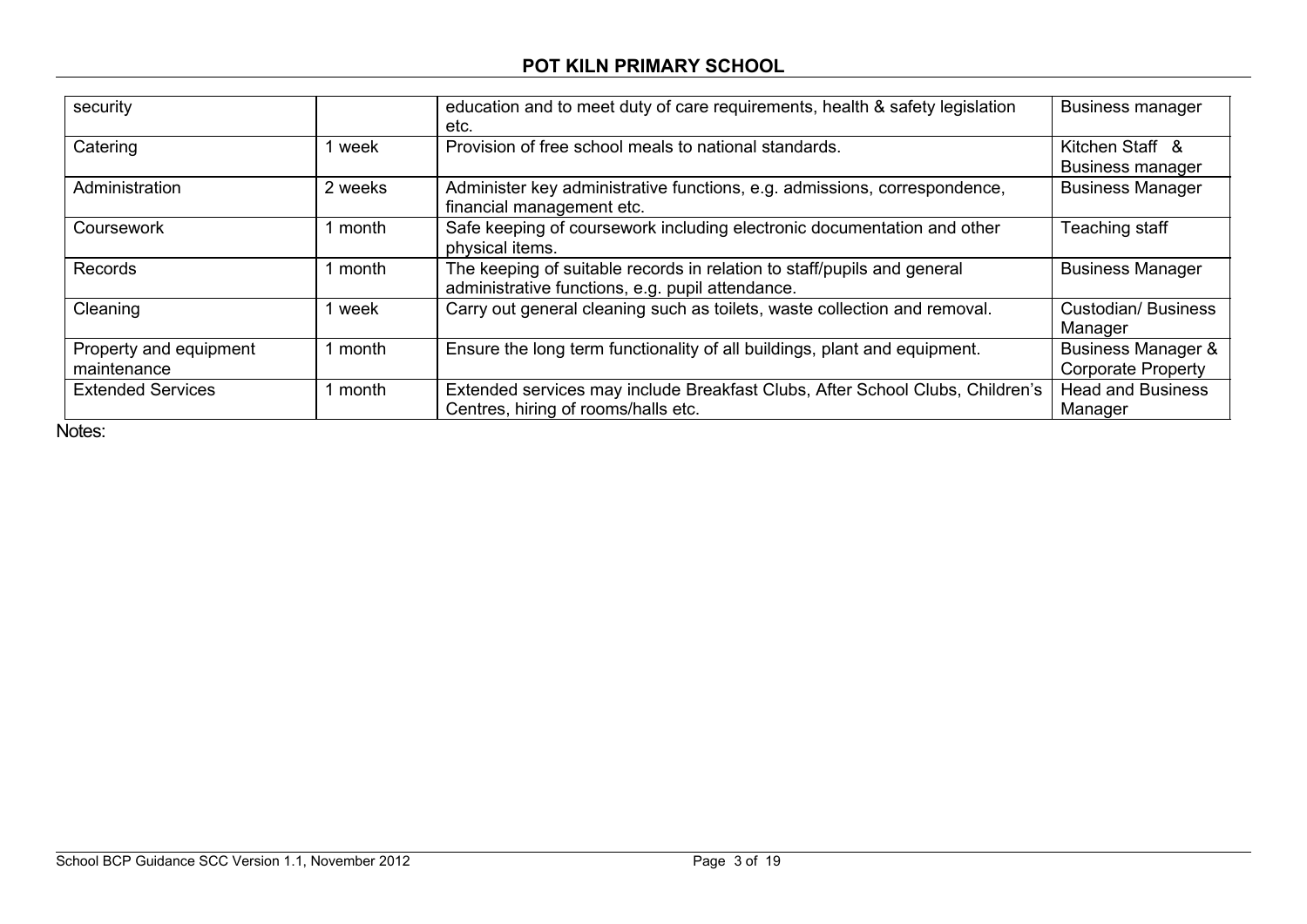# **POSSIBLE DISRUPTIONS**

The purpose of this list is to identify the events that could disrupt the school's critical services and activities to such an extent that they threaten:

- Pupil education.
- Pupil health, safety and welfare.
- The school's reputation.
- The school's financial viability.

The outcome of this part of the process is that it highlights which disruptions should have action cards (higher risk rating) and those which do not (lower risk rating).

Risk Rating is a function of Likelihood and Impact.

Impact – how serious the disruption might be as a result of this threat.

- 1 Insignificant
- 2 Minor
- 3 Moderate
- 4 Major
- 5 Catastrophic

Likelihood – the chances of this threat happening.

- 1 Rare
- 2 Unlikely
- 3 Possible
- 4 Likely
- 5 Almost Certain

Worked Example:

| <b>Possible Disruption</b>                                                                              | Impact<br>(A) | Likelihood<br>(B) | <b>Risk Rating</b><br>$(A \times B)$ |
|---------------------------------------------------------------------------------------------------------|---------------|-------------------|--------------------------------------|
| Loss of staff (industrial action, flu<br>pandemic, seasonal flu)                                        | 3             | 5                 | 15                                   |
| Loss of premises - partial or total (fire,<br>flood)                                                    | 4             | 2                 | 8                                    |
| Loss of utilities (power, water, sewerage,<br>gas, phones)                                              | 4             | 2                 | 8                                    |
| Loss of ICT (server failure, power, virus,<br>cyber attack)                                             | 3             | 3                 | 9                                    |
| Local hazards in the area e.g. airport,<br>railway line, tram line, motorways,<br>industrial sites etc. |               |                   |                                      |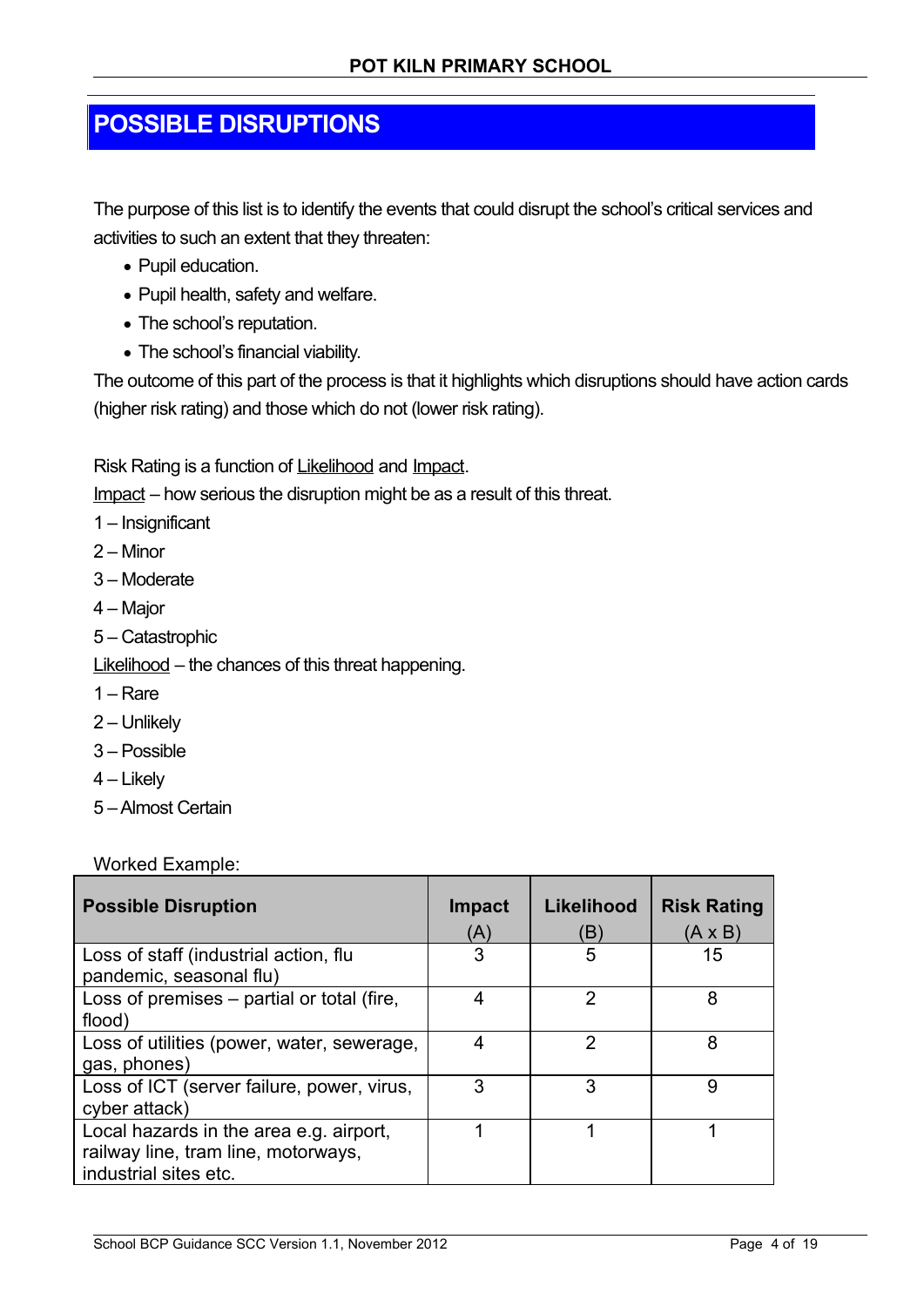The scoring is largely subjective and should be carried out by a group of staff.

Likelihood largely depends on how often such disruptions have previously occurred.

Impact should be based on how the disruption affects the critical services previously listed.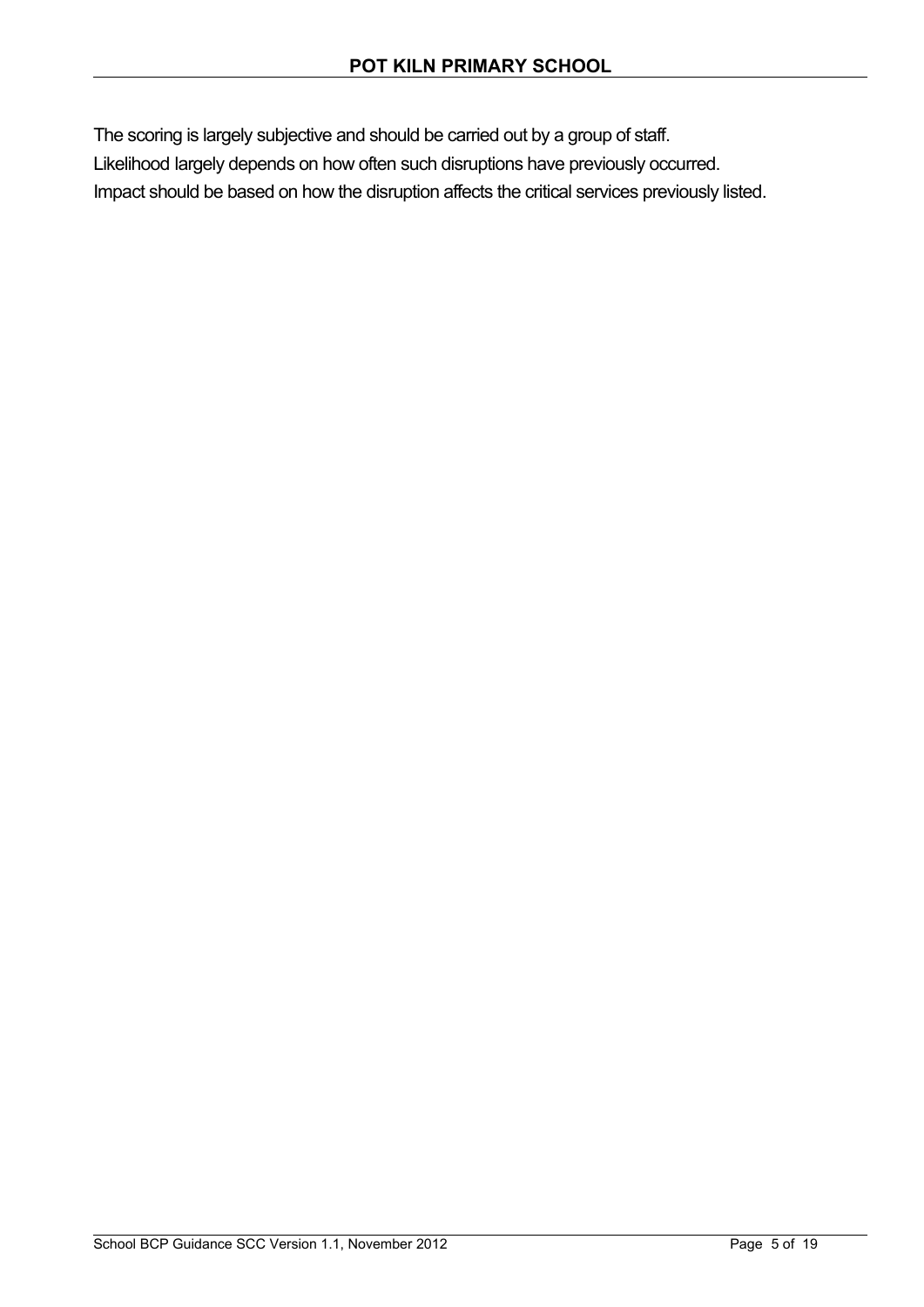## **INCIDENT MANAGEMENT PLAN**

The purpose of the Incident Management Plan is to make sure the right people come together in the right place at the right time to take control of the organisation's response to the disruption.

#### **Overall Responsibility**

The person who will take overall responsibility of the school's response to an incident and bring together the Incident Management Team is **Laura Jestico**, Headteacher and in her absence **Fiona Lock**, Deputy Headteacher.

#### **Most Likely Key Players**

The people who should be contacted are the Core Incident Management Team (CIMT) and will carry out the actions required to maintain or recover critical services/activities:-

Laura Jestico 07804 541403 Fiona Lock(Deputy Head) 07980 438190 Lauren Henderson (Business Manager) 077723 45302 James Allison (Site Manager) 07849 490943

#### **Location**

The most appropriate location (off-site) for the CIMT to meet is The Suffolk Borders Teaching Alliance (SBTA) Conference Centre, Wells Hall Road, Great Cornard CO10 0NH. This has been agreed with the SBTA.

#### **Records**

An Incident Log must be opened as soon as this plan is invoked, *see Appendix 1.* This is important not just for incident management purposes, but also if there should be any form of enquiry after the event.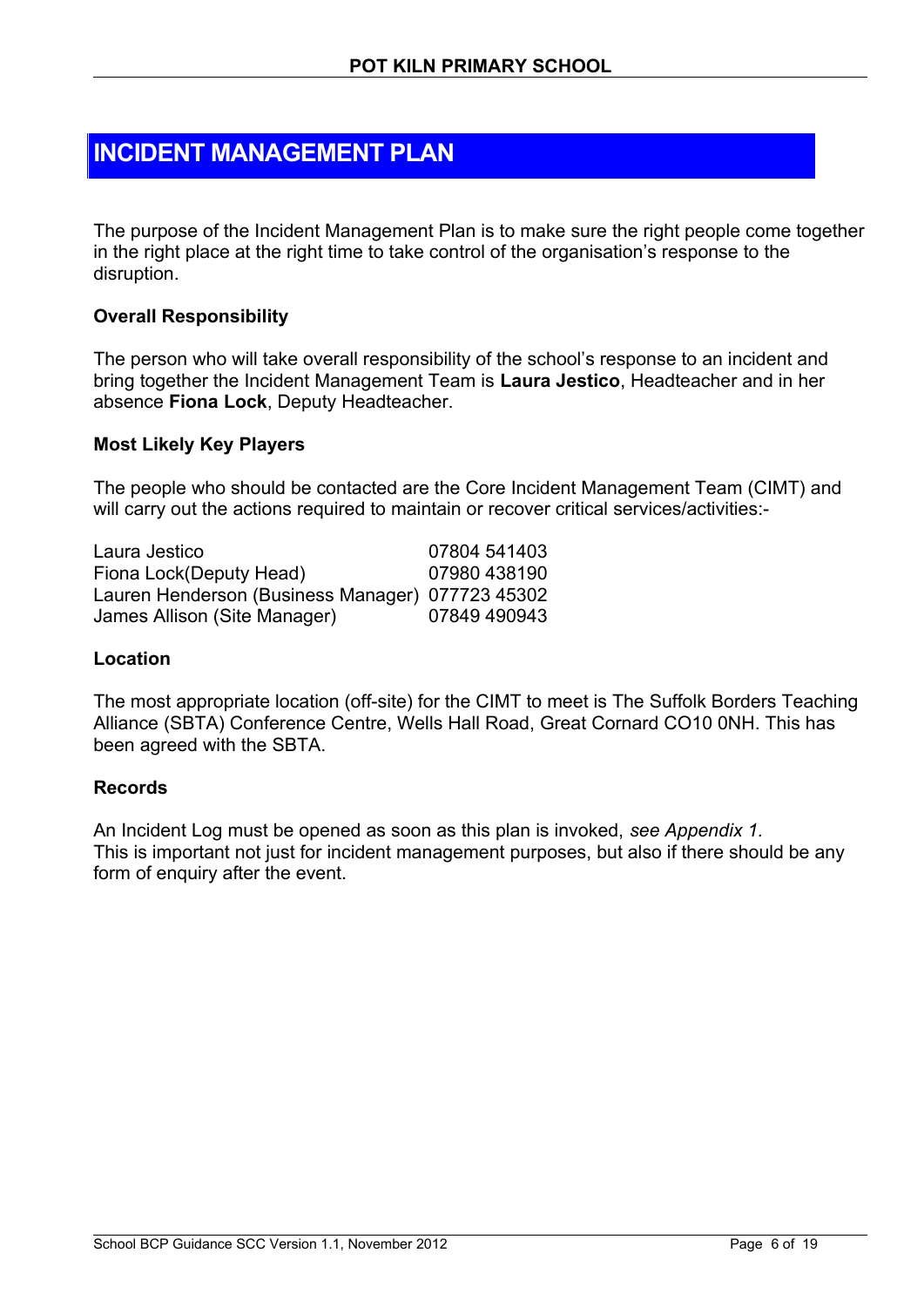# **GENERIC ACTIONS**

These are the actions the Core Incident Management Team should take whatever the disruption. It assumes that all immediate emergency actions such as evacuation have taken place according to existing school procedures. It would be sensible for the CIMT to also refer to the existing guidance from Suffolk County Council on Managing Critical Incidents.

Step 1 - Assess the scale, severity and duration of the incident and its likely impact on the school's critical services and activities (listed on earlier in this plan).

Either survey the scene in person or contact the emergency services (if still on site) for a briefing (esp. if the site has been declared a crime scene).

Criticality may depend on the time of year, especially any key milestones or statutory deadlines approaching.

Step 2 - The Core Incident Management Team establishes a Recovery Team (i.e. who is needed to help manage recovery) and a contact point for everyone to keep in touch with the CIMT. This may be a physical location or a phone number.

The leader of the CIMT will allocate specific roles to CIMT members as necessary, e.g. site liaison, staff comm's, etc.

A log of key decisions and actions will be started at the outset and maintained throughout the incident using the template provided *See Appendix 1.*

Of particular importance are:

- Decisions on priorities, esp. where services/activities are scaled down or stopped.
- Where activities or staff/pupils have been relocated.
- Major financial costs.
- Also where certain options were not taken.

If there is time and it is permitted by the emergency services, we will consider the recovery of vital assets/equipment to enable delivery of critical School services and activities, in particular; exam papers, paper files and course work.

The CIMT will create a communications plan that covers all stakeholders, in particular; staff, school governors, Suffolk County Council officers and will notify them of assessment, decisions made so far and arrangements for keeping in contact in future.

Officers from Suffolk County Council can be contacted for support, particularly for:

- Communication to parents/carers
- Establishment of an internal and/or public helpline number
- Public communication and media handling
- Insurance
- Site security (incl. turning off of utilities)
- School transport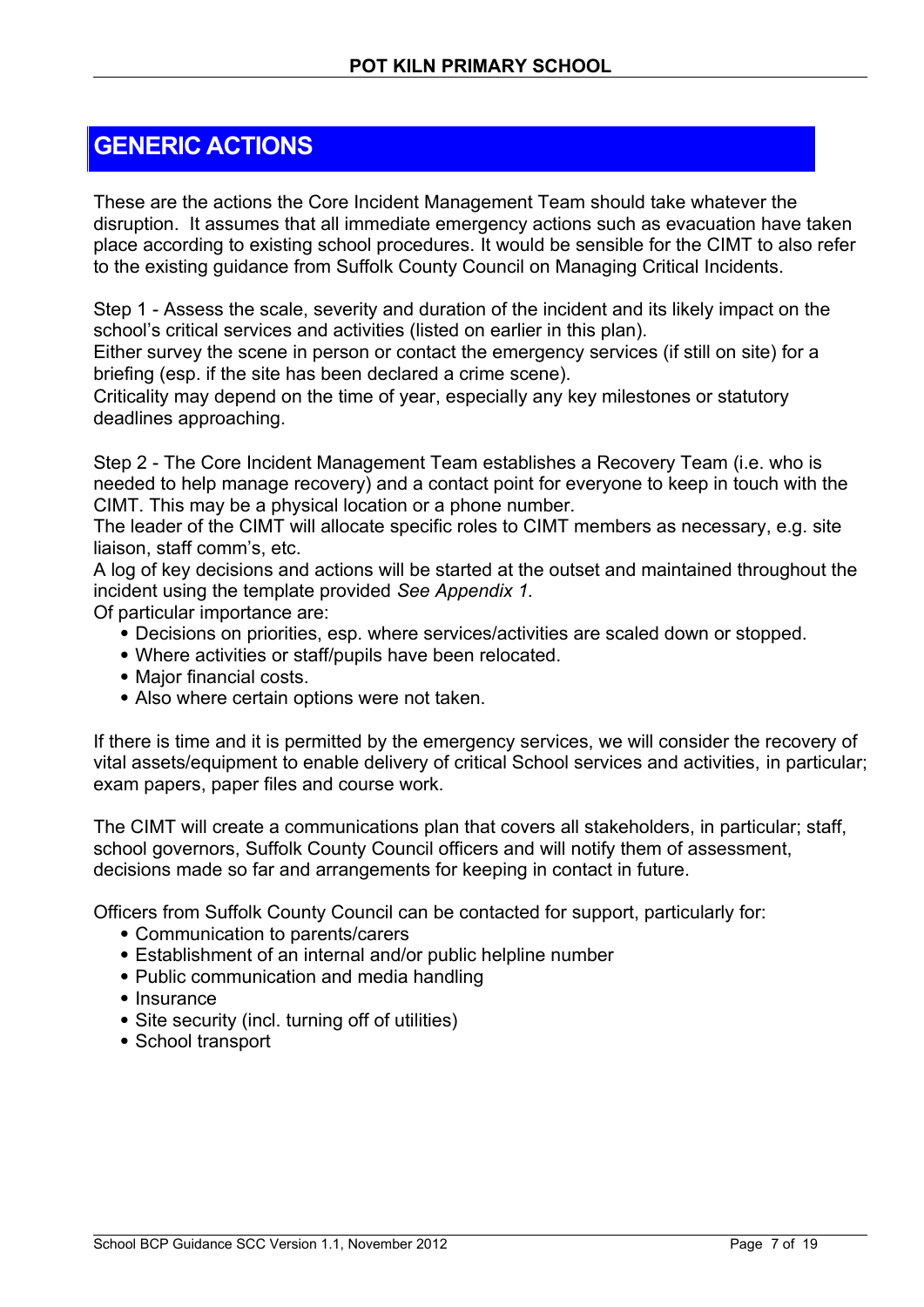The CIMT will ensure actions lead to the development of an action plan for recovering and maintaining the schools critical services and activities. We will use business continuity Action Prompts that follow. If none of the prepared business continuity Action Prompts are appropriate (e.g. the disruption was not foreseen), the CIMT will create an action plan on the day.

The key parts of the action plan are:

- Setting priorities and scaling down / stopping non critical services/activities.
- Invoking the contingencies (relocation, redeployment, remote learning etc.).
- Communicating those decisions to all stakeholders.
- The following will be used:
	- Register of all school staff
	- Inventories of equipment
	- Inventories of IT software (incl. databases, spreadsheets etc.)
	- List of paper-based information.
	- Records of special needs requirements

*See Appendix 4* for the minimum resources (staff, furniture, teaching equipment, ICT hardware, ICT software, phones etc.) required to maintain/recover critical services activities.

The CIMT will set the dates and times of future updates, meetings to review progress and communications to stakeholders.

A 'grab bag' will be available in the office – *see Appendix 5 for contents*.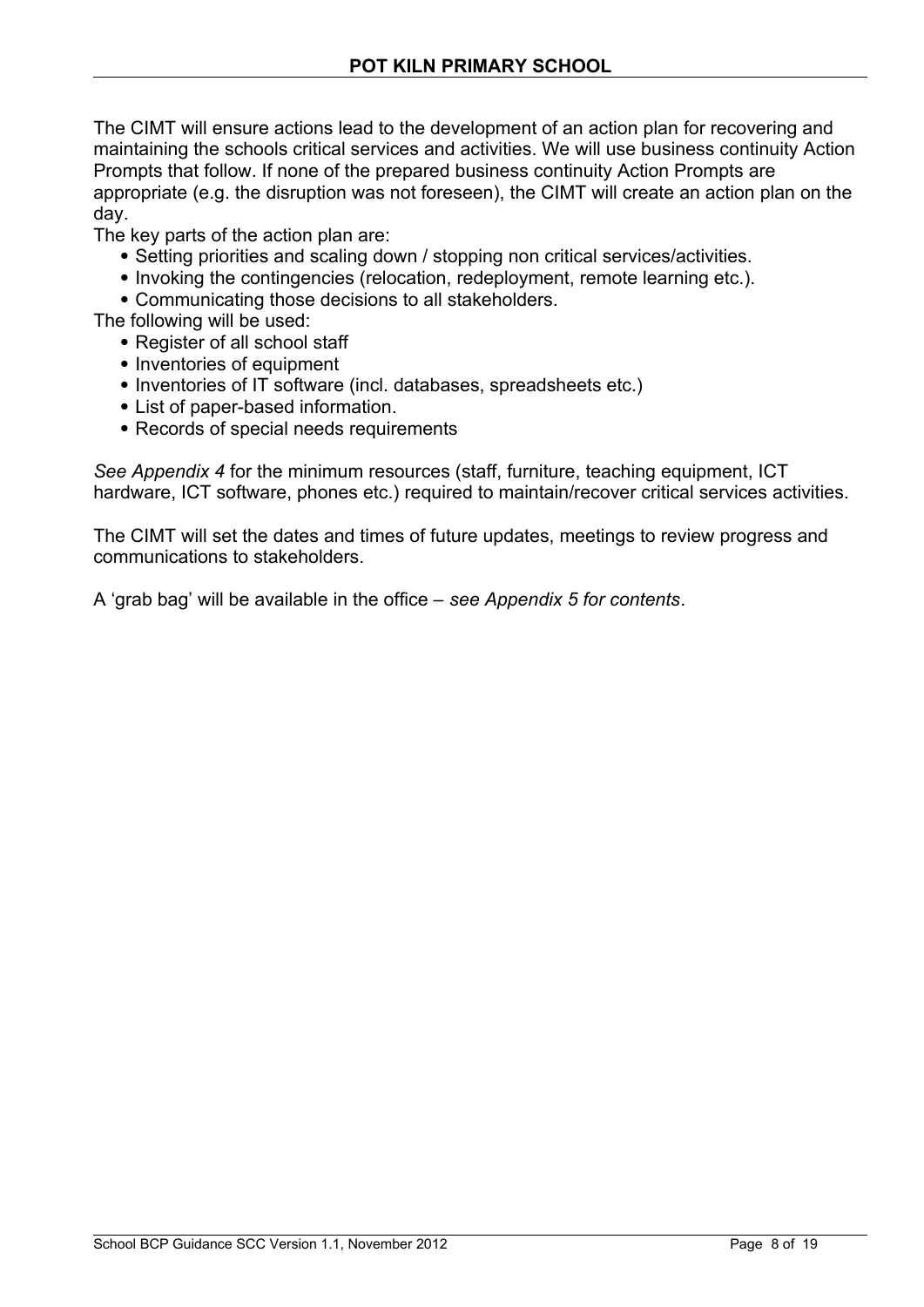# **ACTION PROMPTS**

| Loss or shortage of staff or skills                                                                                                                                                                                                                                                                                                                                                                                                             | <b>Further Information</b><br>(e.g. Key contacts, details of<br>arrangements, checklists)                                                                                               |  |  |
|-------------------------------------------------------------------------------------------------------------------------------------------------------------------------------------------------------------------------------------------------------------------------------------------------------------------------------------------------------------------------------------------------------------------------------------------------|-----------------------------------------------------------------------------------------------------------------------------------------------------------------------------------------|--|--|
| Scale down and/or suspend non critical activities and<br>focusing on critical activities. (i.e. core teaching of<br>Maths, English, science and Care of students)                                                                                                                                                                                                                                                                               | CIMT will prioritise and allocate<br>staff                                                                                                                                              |  |  |
| Use of temporary staff from an external source,<br>e.g. Supply Teacher Agencies.                                                                                                                                                                                                                                                                                                                                                                | See Appendix 2 for supply staff<br>contact.                                                                                                                                             |  |  |
| Redeployment of staff from less critical<br>services/activities to more critical ones.                                                                                                                                                                                                                                                                                                                                                          | CIMT will prioritise and allocate<br>staff                                                                                                                                              |  |  |
| Using different ways of working to allow for reduced<br>workforce, this may include:<br>Larger class sizes (subject to adult and child ratios)<br>Use of Learning Support Assistants, MDSAs etc.<br>Deploy school's remote learning programs (Active<br>Learn, Rockstar Timetables etc)<br>Pre-prepared educational materials that allow for<br>independent learning                                                                            | Minimum staffing numbers:<br>EYFS 2 teacher & 2 LSA<br>KS1 3 teacher<br>KS2 6 teacher<br><b>1-1 SEN 5 LSA</b><br>Staff/pupil ratio: EYFS 1:13, KS1 &<br>2 1:30 (plus provision for 1:1) |  |  |
| Using mutual support agreements with other Schools.<br>CIMT to liaise with local schools<br>Note - during staff redeployment, thought should be given to the level of skills, knowledge<br>and qualifications that will be required, including the need for DBS checks. If in redeploying<br>staff a degree of risk is incurred, actions should be taken to mitigate that risk (e.g. briefing,<br>buddying up, work instructions, supervision). |                                                                                                                                                                                         |  |  |
| Changes to working conditions, e.g. staff working longer<br>hours, part-time staff working full time, etc.                                                                                                                                                                                                                                                                                                                                      | Ensure staff management issues<br>are considered, i.e. working time<br>directive, job description flexibility<br>and contractual requirements etc.                                      |  |  |
| Note – if the cause of staff loss is Flu Pandemic, there will be further advice and guidance<br>from SCC, e.g. on infection control, vaccination etc.                                                                                                                                                                                                                                                                                           |                                                                                                                                                                                         |  |  |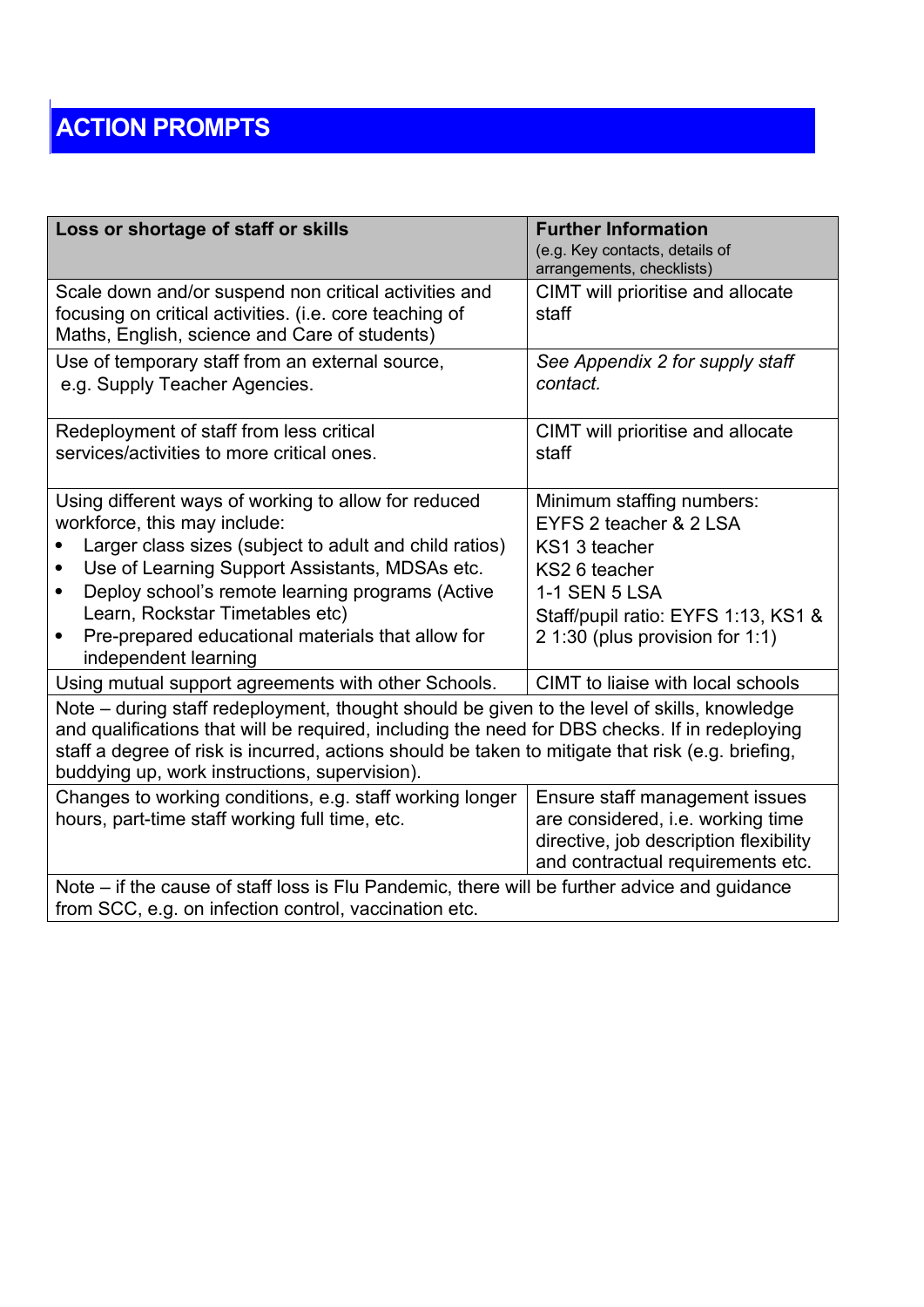| Loss of premises or loss of utilities                                                                                                                                   | <b>Further Information</b><br>(e.g. Key contacts, details of<br>arrangements, checklists)                                         |
|-------------------------------------------------------------------------------------------------------------------------------------------------------------------------|-----------------------------------------------------------------------------------------------------------------------------------|
| If the loss of premises is partial, scale down and/or<br>suspend non critical activities and focus on critical<br>activities redeployed to premises still in operation. | Assessment CIMT on impact of<br>loss.                                                                                             |
| Relocation options may include                                                                                                                                          |                                                                                                                                   |
| Using mutual support agreements with other Schools.                                                                                                                     | CIMT to liaise with local schools                                                                                                 |
| Using pre-agreed arrangements with other premises in<br>the community i.e. Libraries, Leisure Centres, Colleges,<br>University premises.                                | <b>SBTA Conference Centre</b>                                                                                                     |
| Hire in temporary quick-assemble accommodation, e.g.<br>portakabins.                                                                                                    | <b>Corporate Property</b>                                                                                                         |
| Deploy school's prepared Virtual Learning Environment<br>(using online accessible programs)                                                                             | Use of VLE, teachers to prepare<br>homework. Agreements with local<br>libraries, schools, LEAP Centre?<br>On availability of ICT. |
| Continue / scale down planned off-site activities e.g.<br>swimming, physical activities, school trips.                                                                  | See contact sheet                                                                                                                 |
| Deploy emergency generator for power loss.                                                                                                                              | <b>Corporate Property</b>                                                                                                         |
| In the event of loss of kitchen facilities, bring in off site<br>prepared food                                                                                          | Use of facilities in Vertas Catering<br>school                                                                                    |
| In the event of loss of heating                                                                                                                                         | <b>Corporate Property</b>                                                                                                         |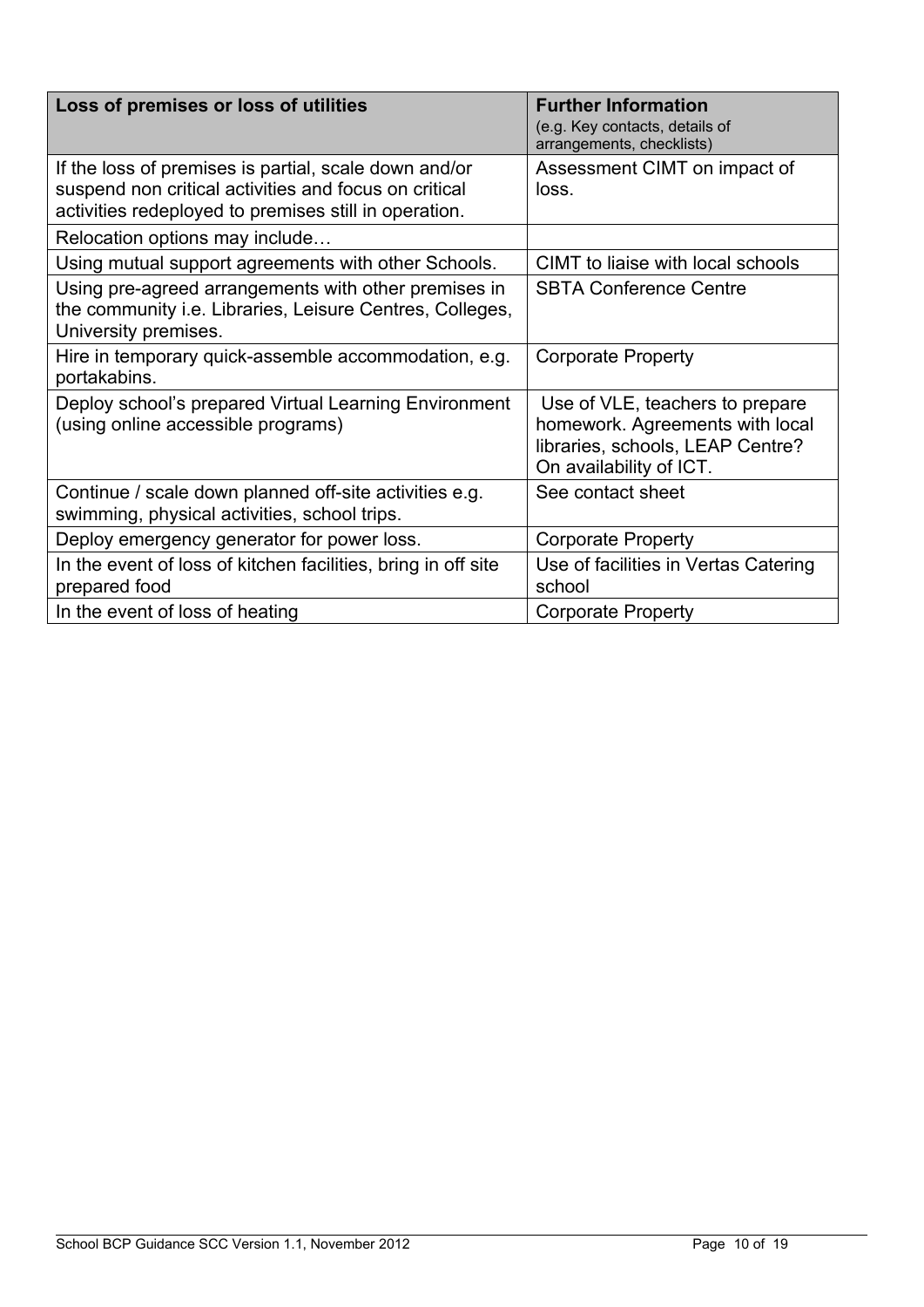| <b>Action Card for loss of ICT</b>                                                                   | <b>Further Information</b><br>(e.g. Key contacts, details of<br>arrangements, checklists) |
|------------------------------------------------------------------------------------------------------|-------------------------------------------------------------------------------------------|
| Assess the impact on all services/activities, e.g.<br>teaching operations and school administration. | SLT, subject leaders and Business<br>Manager                                              |
| A list of the key IT applications should be prepared by<br>the school.                               | See appendix 7                                                                            |
| Recover electronic back–ups of key school data e.g. CD<br>or Memory Stick, mirrored servers etc.     | Remote Admin back up RBUSS<br>Curriculum back up                                          |
| Reverting to paper-based systems e.g. paper registers,<br>whiteboards etc.                           |                                                                                           |
| Recover photocopies of data stored on and off site.                                                  | See above                                                                                 |
| Teachers to modify lesson plans.                                                                     |                                                                                           |
| Power loss                                                                                           | UPS provision will allow controlled<br>shutdown                                           |
| Telephone loss – set up a temporary network of mobile<br>phones.                                     |                                                                                           |
| Contact land-line provider to redirect phone numbers to<br>a mobile or alternative location.         | TML 0344 499 0414                                                                         |

# **Appendix 1. Incident Log**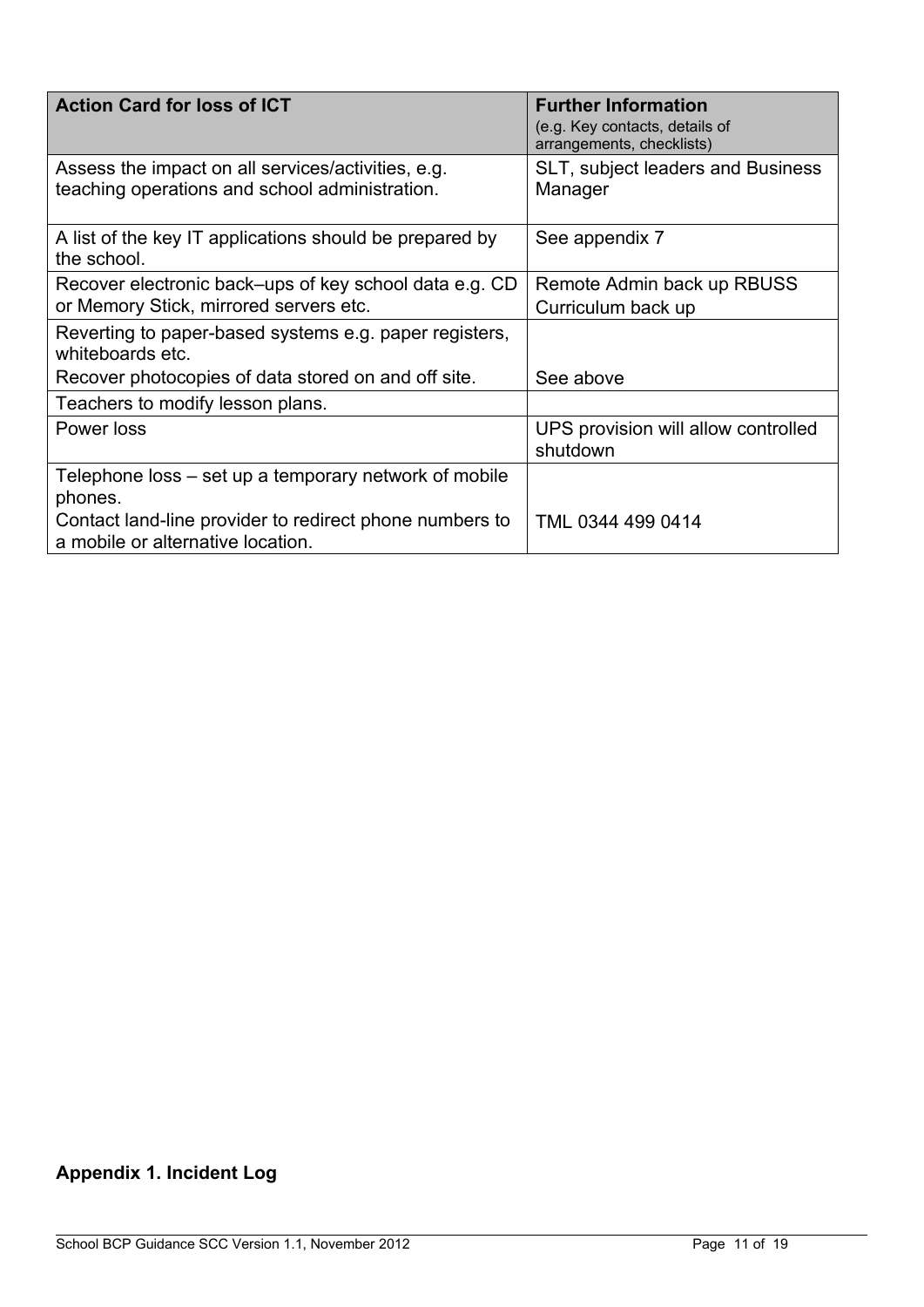The template below can be used, but it is not mandatory to use this one. The key requirement is to record events, decisions, communications and expenditure.

| Date &<br><b>Time</b> | <b>Description of What Has<br/>Happened</b> | Action to be Taken as a Result | Responsible<br>Person |
|-----------------------|---------------------------------------------|--------------------------------|-----------------------|
|                       |                                             |                                |                       |
|                       |                                             |                                |                       |
|                       |                                             |                                |                       |
|                       |                                             |                                |                       |
|                       |                                             |                                |                       |
|                       |                                             |                                |                       |
|                       |                                             |                                |                       |
|                       |                                             |                                |                       |
|                       |                                             |                                |                       |
|                       |                                             |                                |                       |
|                       |                                             |                                |                       |
|                       |                                             |                                |                       |
|                       |                                             |                                |                       |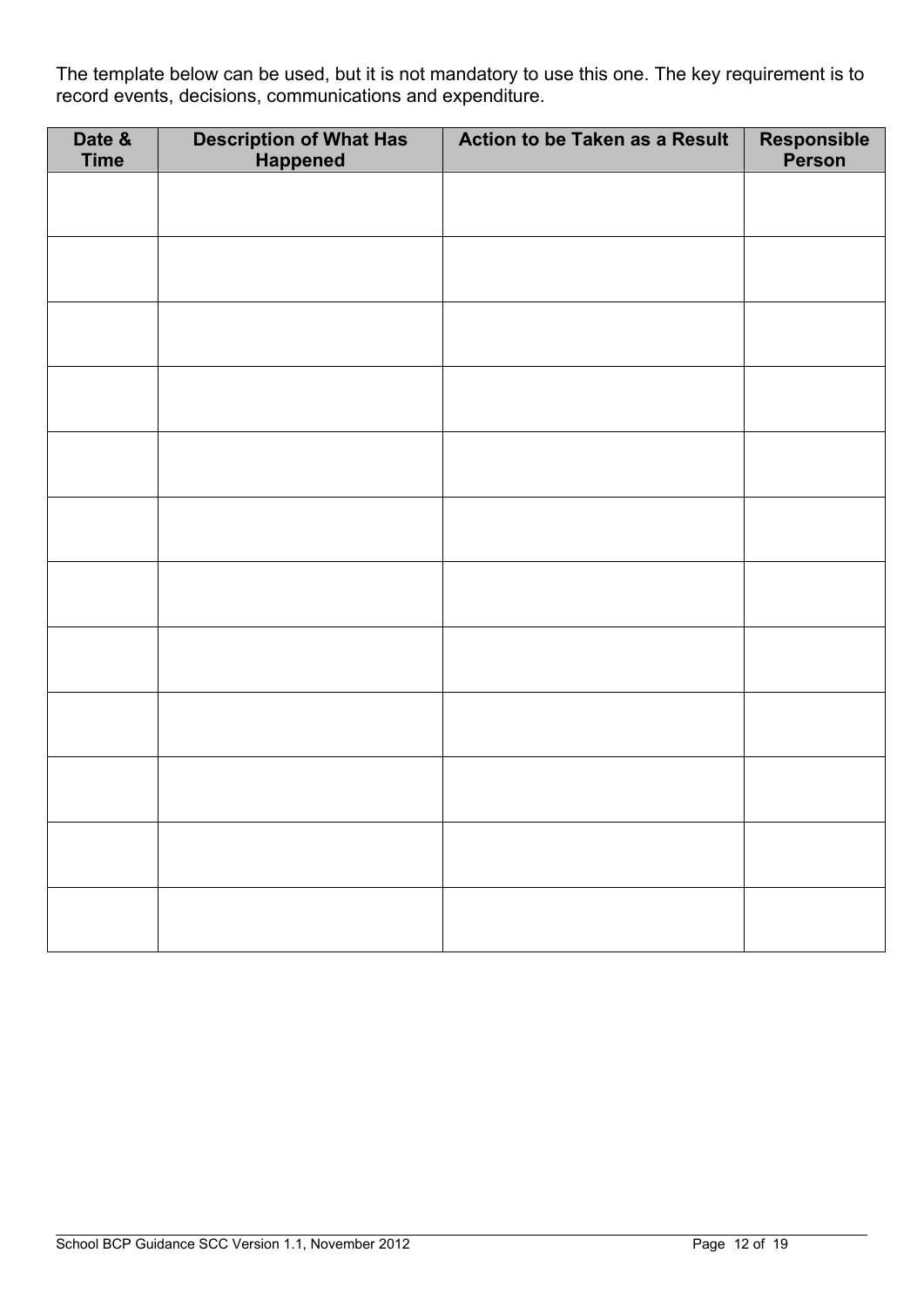### **Appendix 2. External Contact List**

SCC may ask you for the suffolk school number which is 443

| <b>Organisation</b>              | <b>Name</b><br>(if possible) | <b>Reference</b><br>(if possible)                            | <b>Contact Details</b>         | Conta<br>Ver         |
|----------------------------------|------------------------------|--------------------------------------------------------------|--------------------------------|----------------------|
| <b>SCC Emergency</b><br>Officer  | Sarah<br>Hammond             | Severe Weather Closures only                                 | 07843 344701                   | 17.09.21             |
| SCC (Head Office)                | Pete Mumford                 | <b>Schools Planning Manager CYP</b>                          | 07872 415274/<br>01473 260767  | 17.09.21             |
| <b>Vertas Catering</b>           | David<br>Hammett             | <b>Lead Catering Operations Manager</b>                      | 07593 519655                   | 17.09.21             |
| Site Manager                     | <b>James Allison</b>         |                                                              | 07849 490943                   | 17.09.2 <sup>2</sup> |
| <b>SCC Corporate</b><br>Property | Harrison<br>Sharpe           | <b>Account Manager</b><br>Harrison.sharpe@vertas.co.uk       | 07749 712558<br>01473 944461   | 17.09.21             |
| <b>Energy Team</b>               | Vertas                       | energyservices@vertas.co.uk                                  | 01473 264488 /<br>07703 231188 | 17.09.21             |
| Electricity<br>(Ukpowernetworks) |                              | Contact Options Help and Contact<br><b>UK Power Networks</b> | 0800 316 3105                  | 17.09.21             |
| Phone line provider              | <b>TML</b>                   | 3570581                                                      | 0344 499 0414<br>0344 815 3133 | 17.09.21             |
| Phone system                     | <b>Daly Systems</b>          | Account number 10835                                         | 0116 242 6996                  | 17.09.21             |
| Gas (National Grid)              |                              |                                                              | 01926 653000                   | 17.09.21             |
| <b>Gas Emergency</b><br>Line     |                              |                                                              | 0800 111 999                   | 17.09.21             |
| Anglian Water                    |                              |                                                              | 0901 545 5077                  | 17.09.2              |
| <b>SBTA Conference</b><br>Centre | <b>Helen Main</b>            | hmain@sbtalliance.co.uk                                      | 020 7704 3501                  | 17.09.21             |
| Data Back-Up                     | RBUSS - call IT Helpdesk     |                                                              | 0300 123 1420                  | 17.09.21             |
| location                         | services@schoolschoice.org   |                                                              |                                |                      |
| <b>Security Alarm</b>            | Chubb                        | 1012845                                                      | 0800 321 666                   | 17.09.21             |
| Fire Alarm                       | T&P                          |                                                              | 0333 241 2477                  | 17.09.21             |
| <b>SCC Press Office</b>          | <b>Andrew St</b>             | <b>Chief Press Officer</b>                                   | 01473 264389/                  | 17.09.21             |
|                                  | Ledger                       |                                                              | 07779 322630                   |                      |
| <b>IT Helpdesk</b>               |                              | ithelpdesk@schoolschoice.org                                 | 01473 265555                   | 17.09.21             |
| Boudica (IT<br>Technicians)      | Sandra<br>Mackay             | sandra.mackay@boudica-it.co.uk                               | 07969 424245                   | 17.09.21             |
| Supply                           | Siobhan                      | 4 My Schools                                                 | 01245 353808                   | 17.09.2              |
| Intruder System                  | SOS                          |                                                              | 01473 836955                   | 17.09.21             |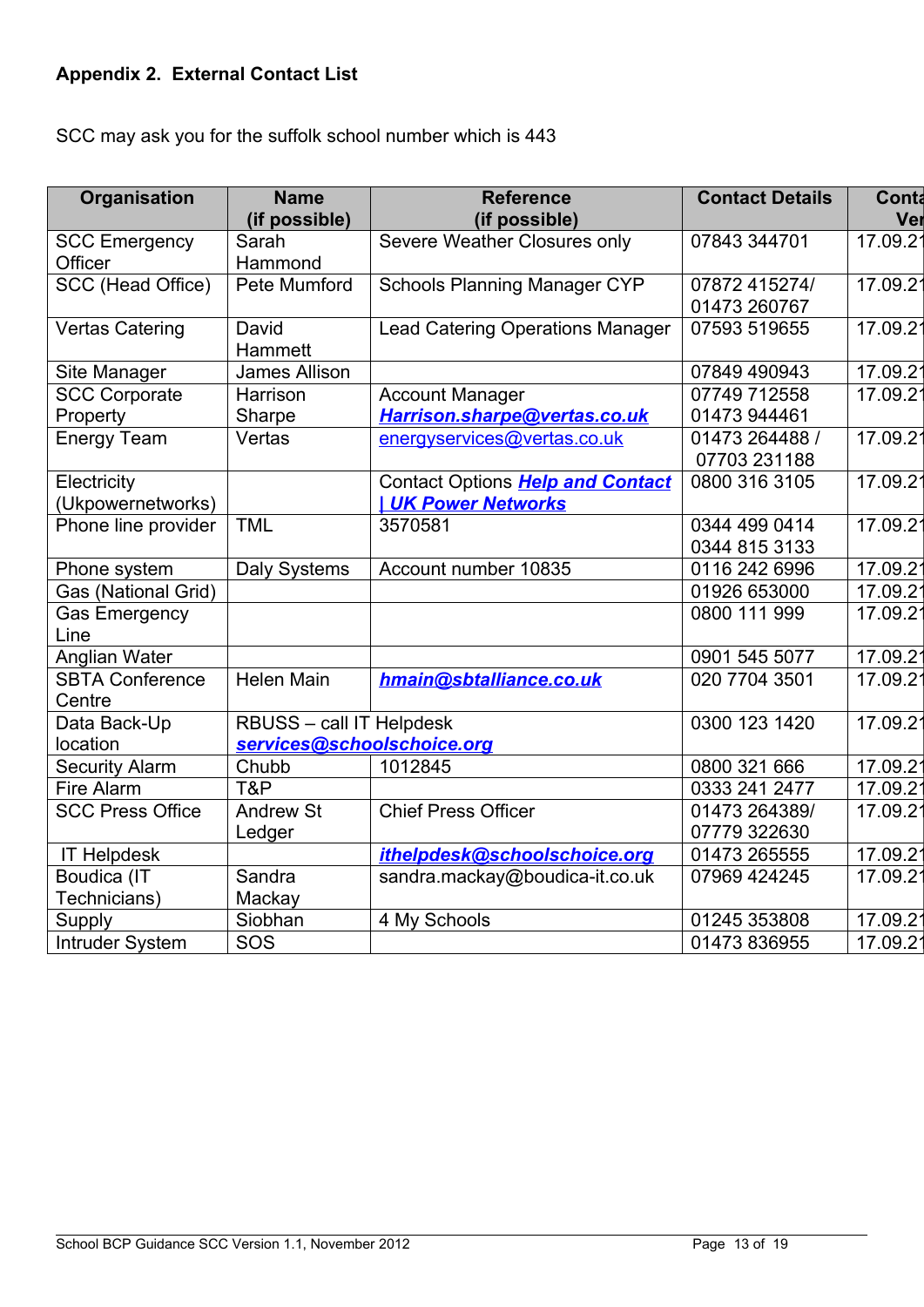### **Appendix 3 Suggested Roles and Responsibilities (optional)**

### **3.1 School Incident Management Team**

These are just suggestions and should be added to/deleted/amended as appropriate.

| <b>Role</b>                                          | <b>Responsibilities</b>                                                                                                | <b>Accountability /</b><br><b>Authority</b>                                 |
|------------------------------------------------------|------------------------------------------------------------------------------------------------------------------------|-----------------------------------------------------------------------------|
| Headteacher                                          | • Senior responsible owner of Business<br>Continuity Management in the School                                          | The Headteacher has<br>overall responsibility for<br>day-to-day management  |
|                                                      | Ensuring the School has capacity within it's<br>structure to respond to incidents                                      | of the School, including                                                    |
|                                                      | Determining the School's overall response<br>and recovery strategy                                                     | lead decision-maker in<br>times of crisis.                                  |
| <b>Business</b>                                      | <b>Business Continuity Plan development</b>                                                                            | <b>Business Continuity Co-</b>                                              |
| Continuity<br>Coordinator<br><b>Business Manager</b> | • Developing continuity arrangements and<br>strategies e.g. alternative relocation site,<br>use of temporary staff etc | ordinator reports directly<br>into the Headteacher<br>and will usually be a |
|                                                      | Involving the School community in the<br>planning process as appropriate                                               | member of the School<br>Incident Management<br>Team.                        |
|                                                      | • Plan testing and exercise<br>• Conducting 'debriefs' following an incident,                                          |                                                                             |
|                                                      | test or exercise to identify lessons and ways<br>in which the plan can be improved                                     |                                                                             |
|                                                      | • Training staff within the School on Business<br>Continuity                                                           |                                                                             |
|                                                      | Embedding a culture of resilience within the<br>School, involving stakeholders as required                             |                                                                             |
| School Incident<br>Management                        | Leading the School's initial and ongoing<br>response to an incident                                                    | The School Incident<br>Management Team has                                  |
| Team                                                 | Declaring that an 'incident' is taking place                                                                           | the delegated authority<br>to authorise all decisions                       |
| (including Business<br>Continuity Coordinator        | Activating the Business Continuity Plan                                                                                | and actions required to                                                     |
| and Headteacher)<br><b>SLT &amp; Admin Team</b>      | Notifying relevant stakeholders of the<br>incident, plan activation and ongoing<br>response actions                    | respond and recover<br>from the incident.                                   |
|                                                      | Providing direction and leadership for the<br>whole School community                                                   |                                                                             |
|                                                      | Undertaking response and communication<br>п<br>actions as agreed in the plan                                           |                                                                             |
|                                                      | Prioritising the recovery of key activities<br>п<br>disrupted by the incident                                          |                                                                             |
|                                                      | Managing resource deployment<br>п<br><b>Welfare of Pupils</b><br>п                                                     |                                                                             |
|                                                      | Staff welfare and employment issues                                                                                    |                                                                             |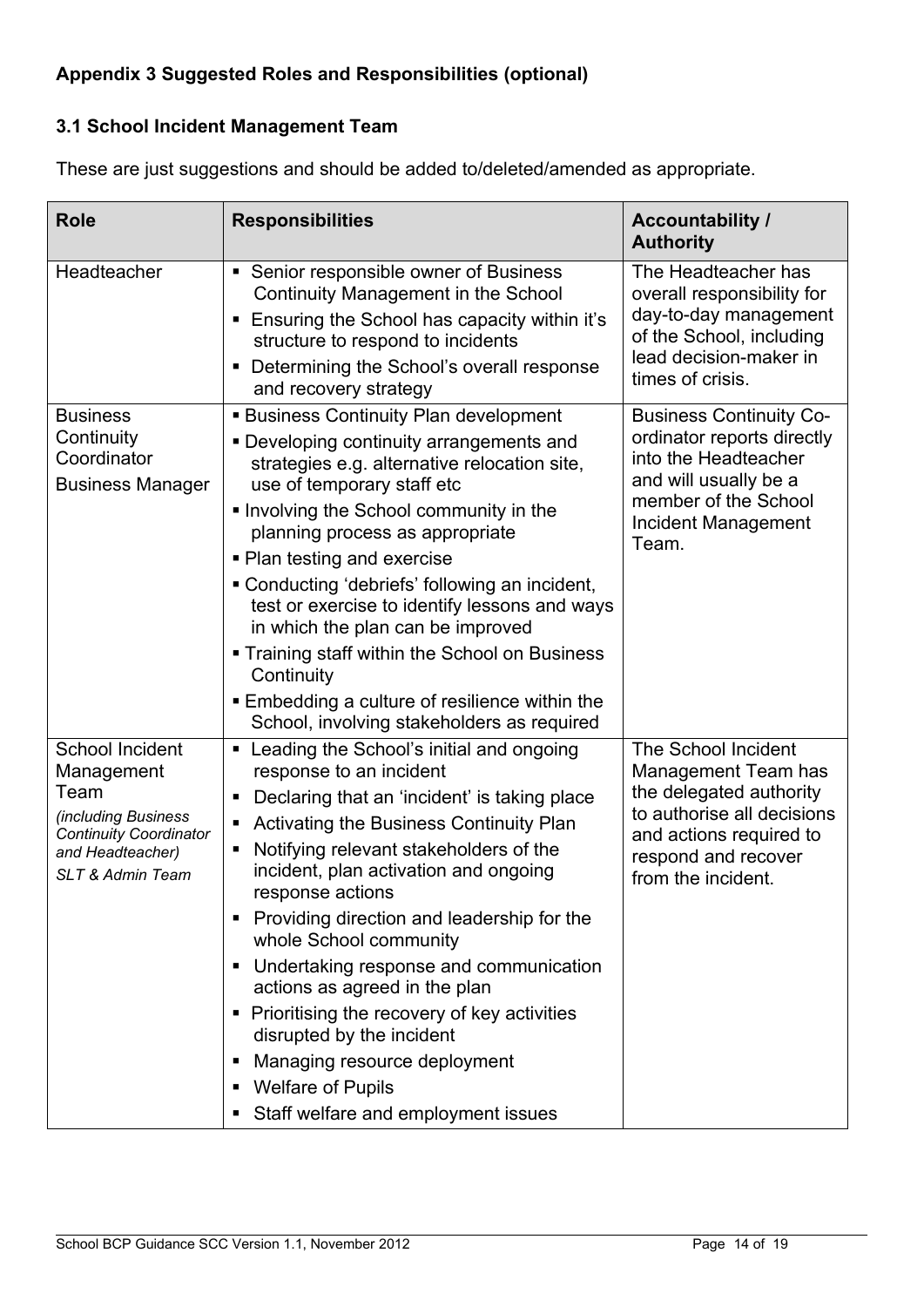### **3.2 Additional Response and Recovery Roles**

Depending on the circumstances of the incident, it may be necessary to activate one or all of the roles described below.

| <b>Role</b>                                                                    | <b>Responsibilities</b>                                                                                                                                                                                                                                                                                                                                                                                                         | <b>Accountability / Authority</b>                                                                                                                                                                                                                       |  |
|--------------------------------------------------------------------------------|---------------------------------------------------------------------------------------------------------------------------------------------------------------------------------------------------------------------------------------------------------------------------------------------------------------------------------------------------------------------------------------------------------------------------------|---------------------------------------------------------------------------------------------------------------------------------------------------------------------------------------------------------------------------------------------------------|--|
| Incident Loggist<br>(record keeper)<br>Business Manager &<br><b>Admin Team</b> | <b>Ensuring that all key decisions and</b><br>actions taken in relation to the<br>incident are recorded accurately                                                                                                                                                                                                                                                                                                              | Reporting directly to the<br><b>Headteacher or School</b><br>Incident Management Team.                                                                                                                                                                  |  |
| <b>Media Coordinator</b><br>Business Manager &<br>Headteacher                  | • Collating information about the<br>incident for dissemination in Press<br><b>Statements</b><br>Liaison with Suffolk County Council's<br>Press Office to inform media strategy                                                                                                                                                                                                                                                 | The Media Co-ordinator<br>should assist with providing<br>information to the Press<br>Office but should not<br>undertake direct contact with<br>Media.                                                                                                  |  |
| Stakeholder Liaison<br>Admin Team &<br>Business Manager /<br>Deputy Head       | • Co-ordinating communication with<br>key stakeholders as necessary. This<br>includes (but does not cover all):<br>Governors<br>$\circ$<br>Parents/Carers/carers<br>$\circ$<br><b>Key Suffolk Council Services</b><br>O<br><b>School Crossing Patrol</b><br>$\circ$<br><b>School Transport Providers</b><br>$\circ$<br>External agencies e.g.<br>$\circ$<br><b>Emergency Services, Health</b><br>and Safety Executive (HSE) etc | All communications activities<br>should be agreed by the<br>School Incident Management<br>Team. Information sharing<br>should be approved by the<br>Headteacher (or School<br><b>Incident Management Team</b><br>if the Headteacher is<br>unavailable). |  |
| <b>Facilities Manager</b><br><b>Business Manager &amp;</b><br>Site Manager     | Undertaking duties as necessary to<br>ensure site security and safety in an<br>incident<br>- Liaison with the School Incident<br>Management to advise on any issues<br>relating to the school physical<br>infrastructure<br>• Lead point of contact for any<br>Contractors who may be involved in<br>incident response                                                                                                          | Reporting directly to the<br><b>Headteacher or School</b><br>Incident Management Team.                                                                                                                                                                  |  |
| <b>ICT Coordinator</b><br><b>Business</b><br>Manager/Sandra<br>Mackay          | <b>Ensuring the resilience of the</b><br>School's ICT infrastructure<br><b>ELiaison with Suffolk County Council</b><br>ICT support or external providers (if<br>applicable)<br>. Work with the Business Continuity<br>Coordinator to develop proportionate                                                                                                                                                                      | <b>ICT Coordinator reports</b><br>directly to the Business<br><b>Continuity Coordinator for</b><br>plan development issues.<br>In response to an incident,<br>reporting to the School<br>Incident Management Team.                                      |  |

These are just suggestions and should be added to/deleted/amended as appropriate.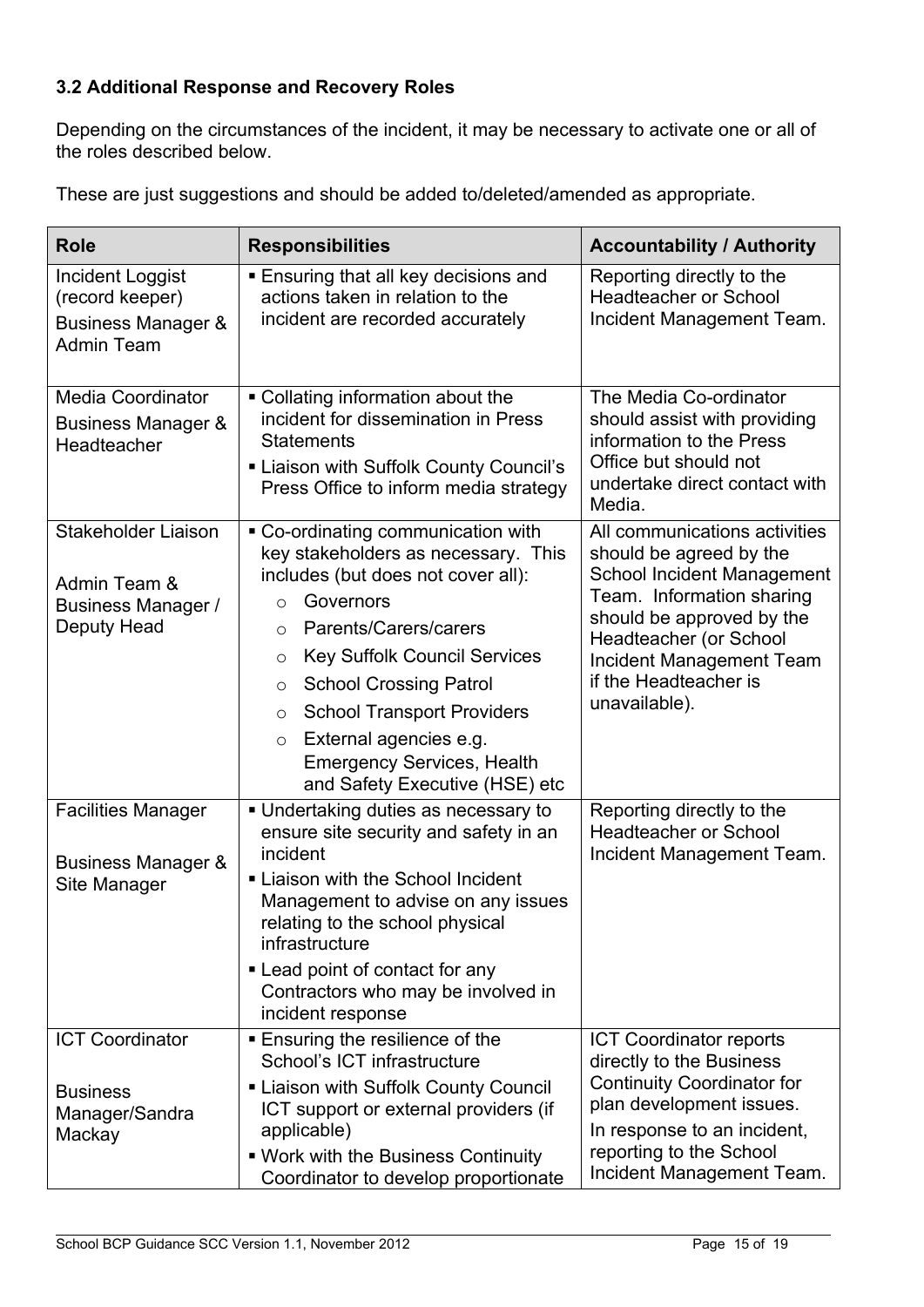|--|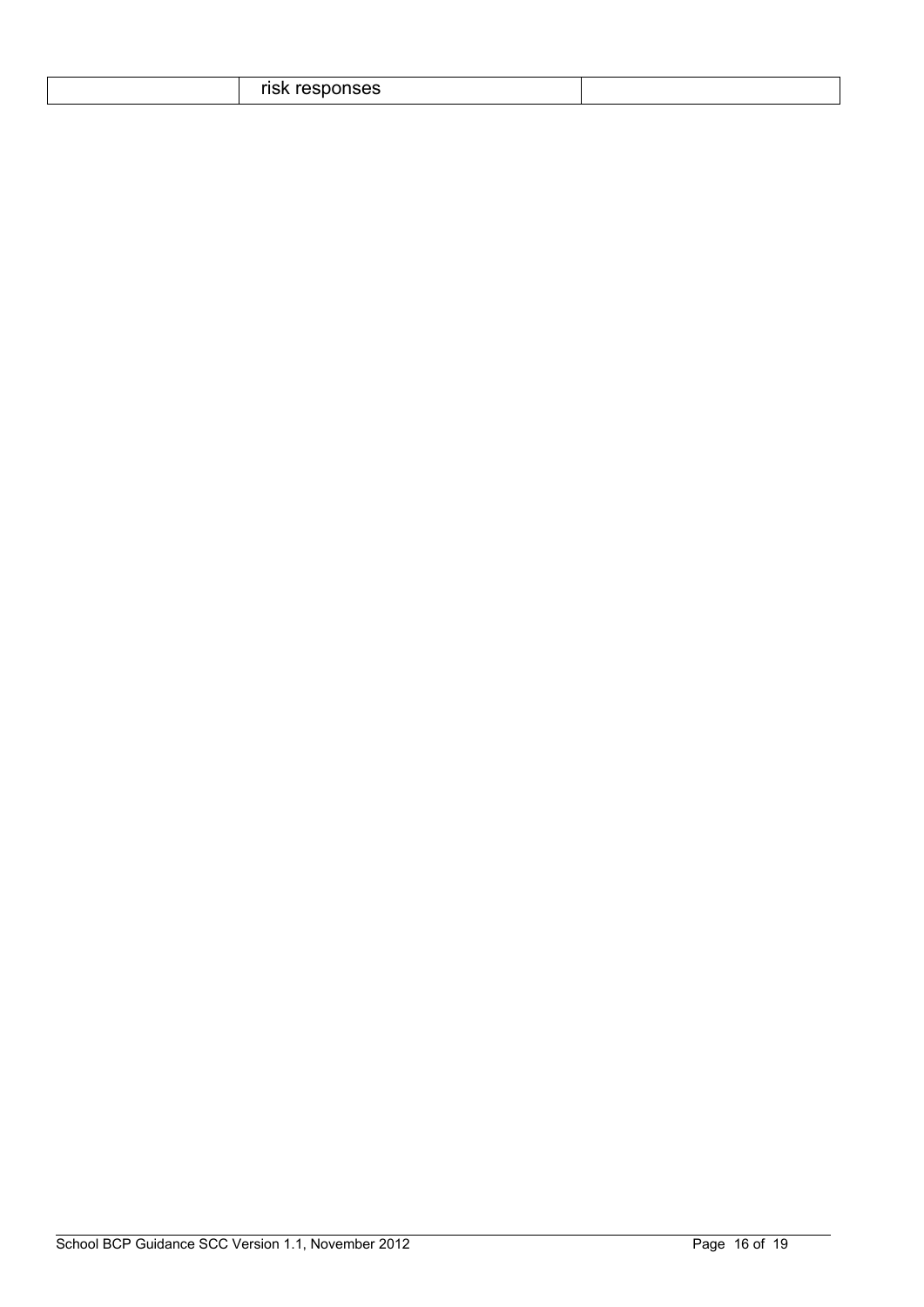### **Appendix 4 (optional).**

Include here (as required) further lists that may be useful, e.g. the minimum resources (staff, furniture, teaching equipment, ICT hardware, ICT software, phones etc.) required to maintain/recover critical services activities.

Here is an example. This can be used as a spreadsheet showing the needs for years, departments, subjects or individual classrooms.

Number of staff (esp. minimum number)

- Administration
- Teachers
- Other (please state)

Also include specific roles or skills that are essential to the recovery of critical services/activities.

Number of class rooms:

- Basic
- Specialist (please state)

Number of desks and chairs:

- Office desks
- Classroom desks
- Office chairs
- Classroom chairs
- Specialist desks and chairs (please state)

Telephone requirements (number of units):

- Normal office phones
- Mobile phones
- Pagers

Equipment:

- Office (e.g. fax machines, shredders)
- Classroom (e.g. whiteboards)

Public access requirements

Wheelchair access requirements

Special provisions e.g.:

- Confidential interview area.
- Floor loading for a safe.
- Secure area.
- Additional power.
- Goods/in out provision.
- Office accommodation (sq metres)
- Class Room accommodation (sq meters)

Storage space (sq metres)

Hardware and Networking requirements: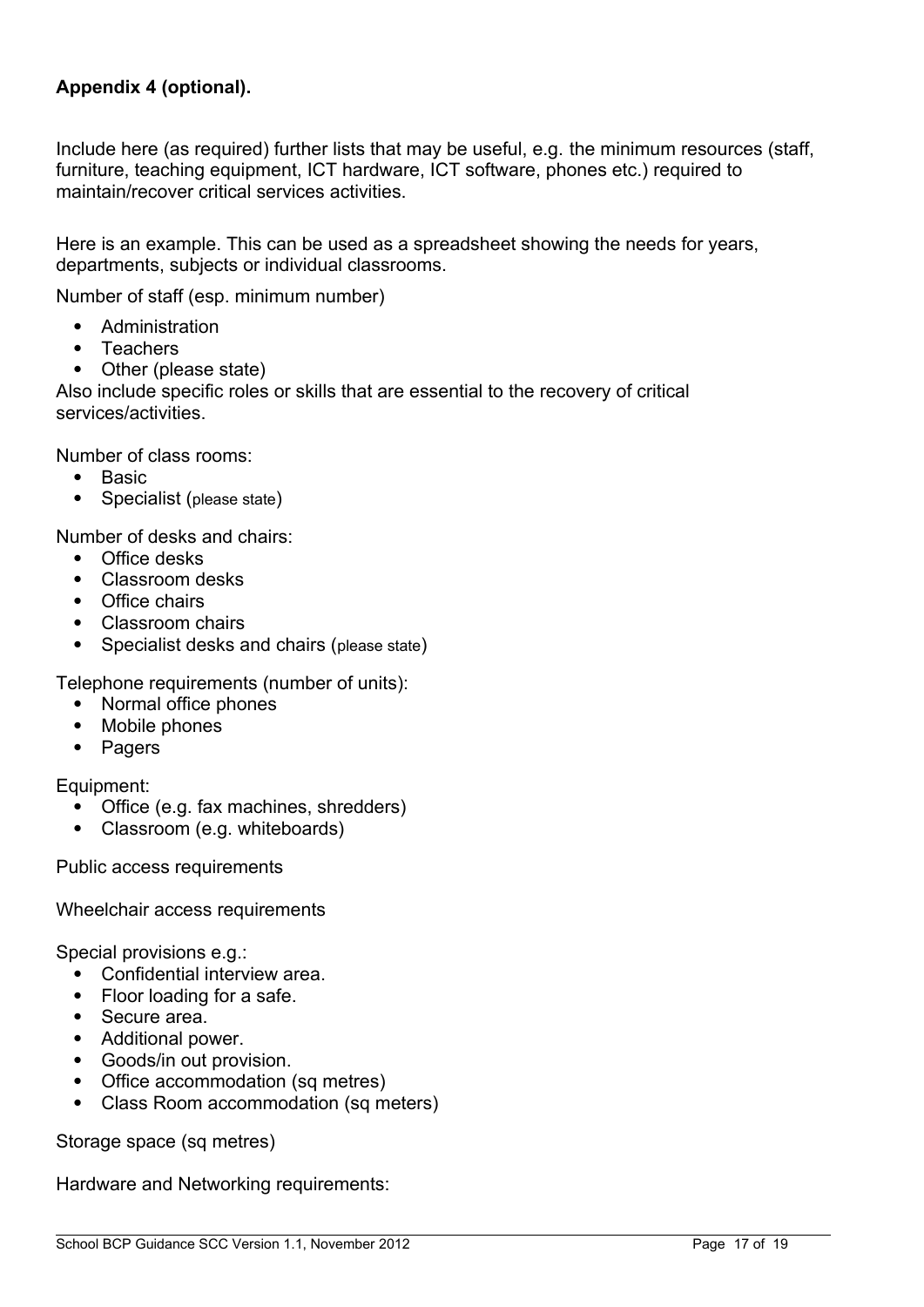- Number of networked workstations.
- Number of local PCs
- Access to other systems.

Software requirements;

- General app's (email, internet etc.)
- Specific app's (teaching software, payroll etc.)
- Specific spreadsheets or documents.

Paper records/documents

Printing requirements.

Other essential equipment